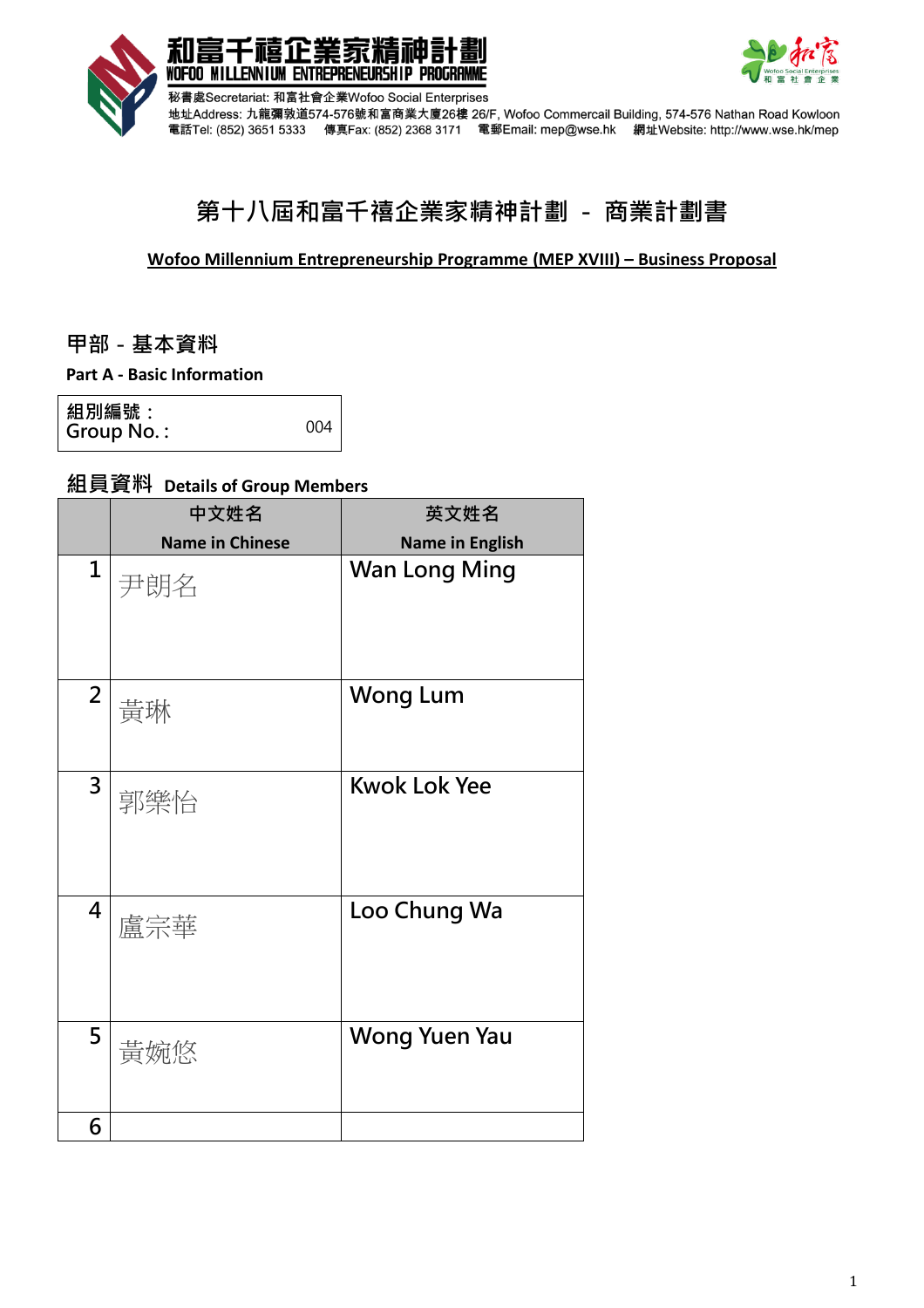



秘書處Secretariat: 和富社會企業Wofoo Social Enterprises<br>地址Address: 九龍彌敦道574-576號和富商業大廈26樓 26/F, Wofoo Commercail Building, 574-576 Nathan Road Kowloon<br>電話Tel: (852) 3651 5333 傳真Fax: (852) 2368 3171 電郵Email: mep@wse.hk 網址Website

# **帶隊導師資料 Details of Team Advisor**

|                                    | 學校/機構名稱: SKH Lui Ming Choi Secondary |
|------------------------------------|--------------------------------------|
| School / Organization Name: School |                                      |
| 中文姓名:                              |                                      |
| <b>Name in Chinese:</b>            |                                      |
| 英文姓名:                              | So Kar Yee                           |
| Name in English:                   |                                      |

## **啟蒙導師資料 Details of Mentor**

|         | 中文姓名:                   |
|---------|-------------------------|
|         | <b>Name in Chinese:</b> |
| Timothy | 英文姓名:                   |
|         | Name in English:        |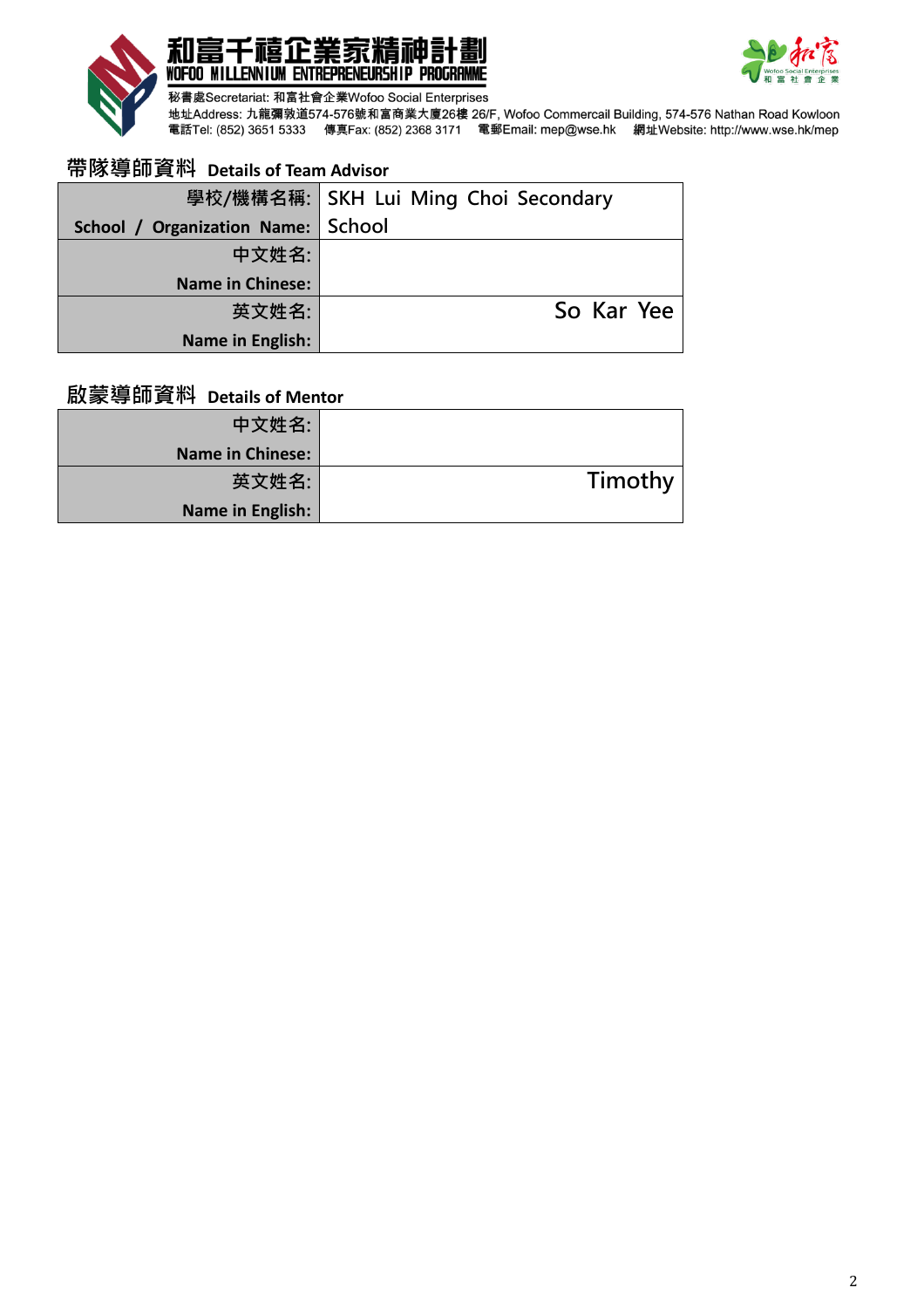



#### **乙部 - 創業計劃書**

#### **Part B – Business Proposal**

**第一部份:計劃摘要 (請用不多於 500 字簡介)**

**Section I: Executive Summary (Not more than 500 words)**

In the 21st century, consumerism and materialism drive people to purchase lots of unnecessary goods. Many natural resources, including energy, are consumed in the production process. Therefore, it is important to change the consumption patterns of the people and reduce waste at source. Our enterprise provides a platform for people to rent different products, especially expensive goods such as branded handbags and electronics like cameras. For example, if person A has a handbag that she recently needs not use, she can decide to rent to other people through us as an agent. Commission fees will be collected when she successfully finds a renter. We will mainly use online platform to run our business in order to save land costs. Besides commission fees, other companies' advertisement on our website could be another income source of our enterprise.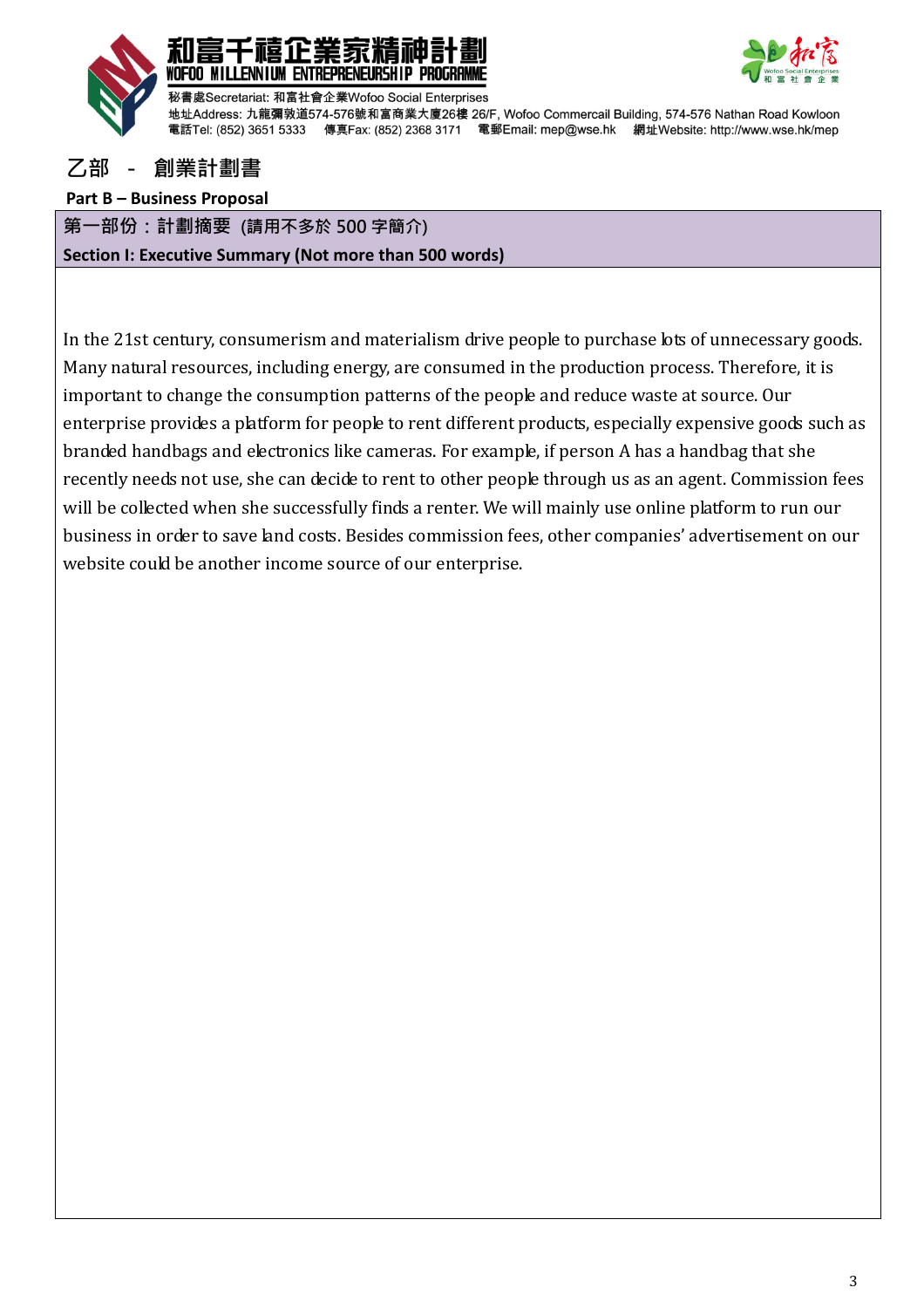

# ENTREPRENEURSHIP PROGRAMME



泌書處Secretariat: 和富社會企業Wofoo Social Enterprises

地址Address: 九龍彌敦道574-576號和富商業大廈26樓 26/F, Wofoo Commercail Building, 574-576 Nathan Road Kowloon 電話Tel: (852) 3651 5333 傳真Fax: (852) 2368 3171 電郵Email: mep@wse.hk 網址Website: http://www.wse.hk/mep

## **第二部份:企業社會責任**

#### **Section II: Corporate Social Responsibilities**

(i) 社會問題及其嚴重性 **(請用不多於 200 字簡介)**

Social problem and its seriousness (Not more than 200 words)

Materialism and consumerism are prevalent in modern cities nowadays. Hong Kong, as an international financial city that allows free trade and a wide range of goods, is a typical example. People, with their increasing purchasing power, are buying more and more things so as to keep up with others. This huge and continuously climbing consumer demand has led to a lot of severe environmental problems such as resource depletion and pollutions. This has driven the planet out of balance, and this imbalance is now showing itself in the form of climate change. Some environmentalists even allege that our planet will soon be no longer a suitable habitat for all living things including humans.

People buy a lot of luxuries and high-end products such as branded clothing, handbags and electronic gadgets like smartphones and tablets. This may be because they want to be trendy and show off their processions to their friends.

#### (ii) 解決方案 **(請用不多於 200 字簡介)** Solution (Not more than 200 words)

Resource Utilizer provides a platform for people to rent different goods, particularly occasionally-used goods and luxuries, instead of buying them. These goods are expensive and not cost-effective. For example, many brand-new and trendy handbags are sold at terribly high price but are only used for a fashion season and will then be put aside. Therefore, we will provide our tenants with cheap rent so as to give them a financial incentive to rent the goods. With less consumptions and productions, natural resources will be saved. This helps reduce waste at source and alleviate environmental pollutions like pollutions. Through building a brand image that equalizes "trendy" and "environmental friendly", we would like to enhance people's environmental awareness in the long run and change the social culture of consumerism.

## (iii) 建議項目實踐伙伴 **(請用不多於 200 字簡介)** Proposed Implementation Agent (Not more than 200 words)

Our Proposed Implementation Agent is Green Earth.

Green Earth is a famous and representative local charitable green organization established in 2016. Each year, they organize regular green talks, visits, or even relevant campaigns for the public to participate in.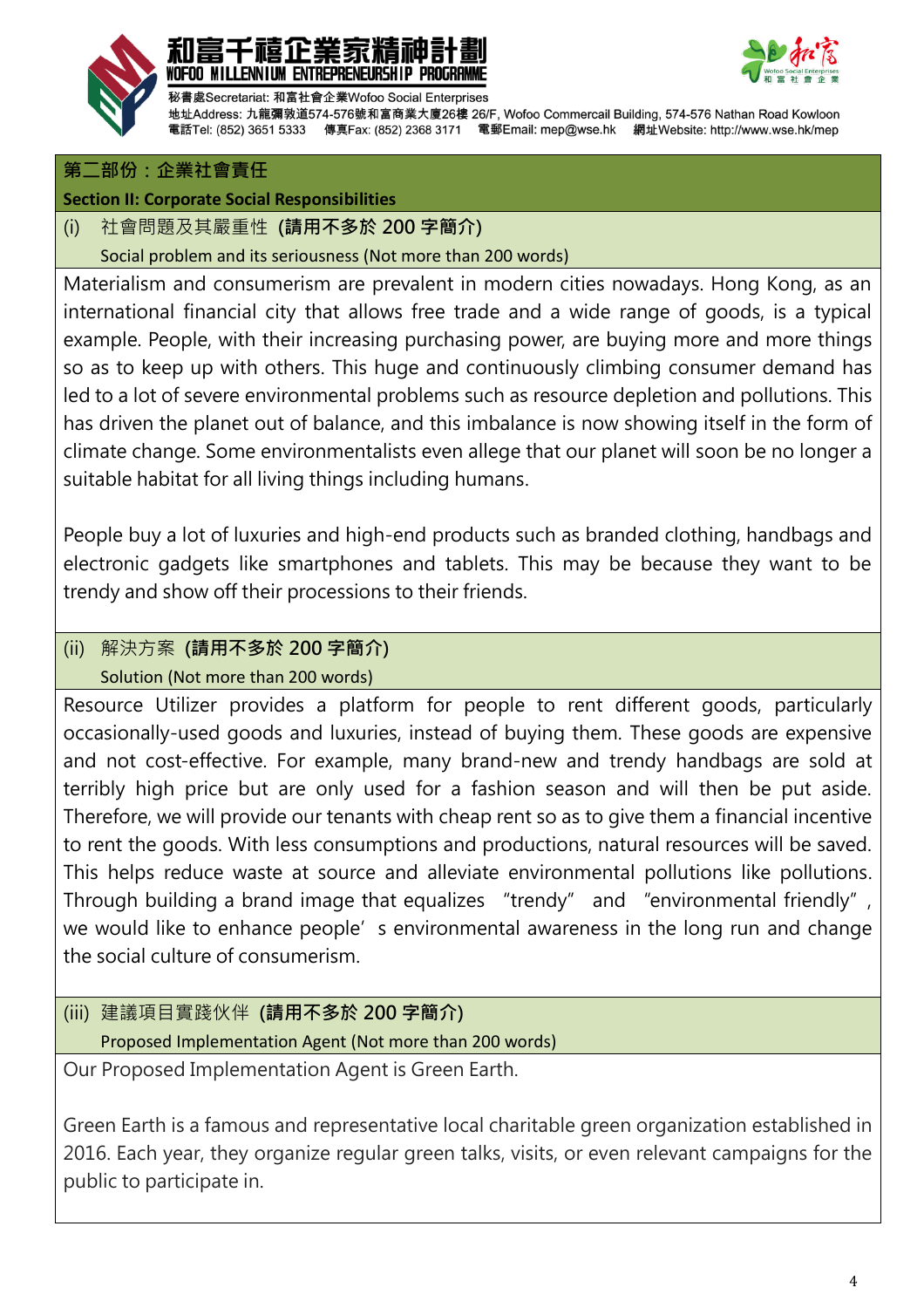



地址Address: 九龍彌敦道574-576號和富商業大廈26樓 26/F, Wofoo Commercail Building, 574-576 Nathan Road Kowloon 電話Tel: (852) 3651 5333 傳真Fax: (852) 2368 3171 電郵Email: mep@wse.hk 網址Website: http://www.wse.hk/mep

The reason we choose Green Earth is that we share similar corporation goals to enhance public environmental awareness and educate the public to conserve our natural resources by reducing waste at source. We highly appreciate their efforts in this respect.

As our closest implementation agent, for any business decisions, we would first consult their opinions and ask for their agreement before implementation. We would also have their capital and manpower for the operation of our business. We believe that their long-established good reputation can bring us more business with attracting more customers.

#### **第三部份:項目資料**

#### **Section III: Details of Business**

## (i) 產品/服務簡介 **(請用不多於 200 字簡介)**

Introduction of Product / Service (Not more than 200 words)

Our enterprise serves as an agent for people to rent different goods. If any person is interested in renting out his good, he can bring it to our office. After the good is collected, it will then be sent to our own appraisers for appraisement and deciding its market price and rent, including daily rent, weekly

If the owner agrees with the rent, he can then decide to rent his good. A brief description, including the available dates and rent, of the good will be posted in our website. The good will temporarily be kept by us.

If anyone is interested in it and would like to rent it, he may contact us through the online system or phone calls. Any good with a market value more than \$5000 will require a deposit of 50% of its market price. The good is provided at first come first serve basis. 20% commission fees are collected from the rent. The tenant may choose to get the good in our office or through self-paid delivery service.

## (ii) 產品/服務優點 **(請用不多於 200 字簡介)** Advantages of Product / Service (Not more than 200 words)

Firstly, our operation process is convenient. We would set up a user-friendly website that shows different available goods as well as their detailed descriptions so that potential clients manage to find the goods the like. They can also do online booking and a simple agreement (for compensation) will be signed online in order to simplify all the procedures.

Secondly, it is easy for clients to get and return the goods they rent.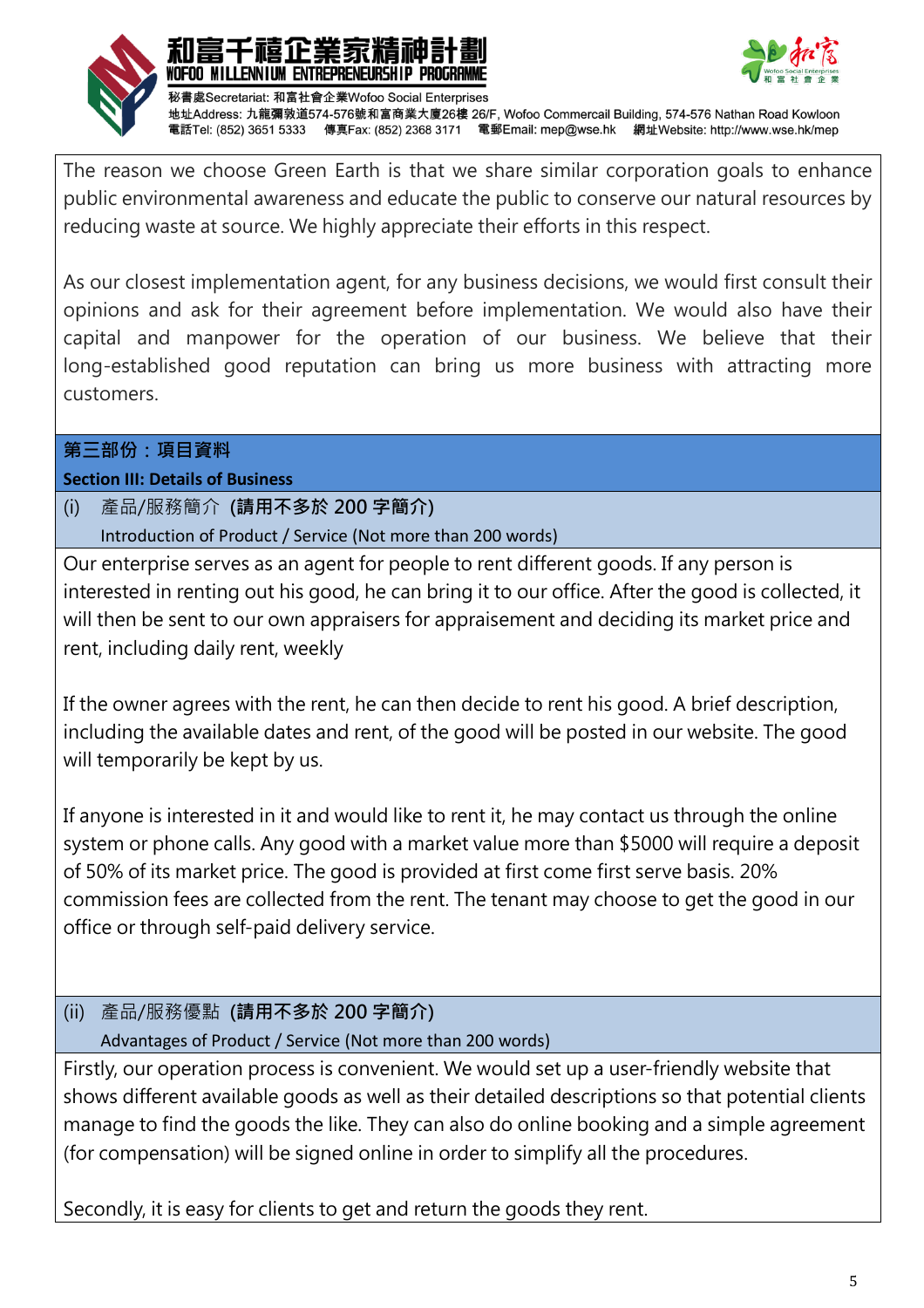



書處Secretariat: 和富社會企業Wofoo Social Enterprises 地址Address: 九龍彌敦道574-576號和富商業大廈26樓 26/F, Wofoo Commercail Building, 574-576 Nathan Road Kowloon 電話Tel: (852) 3651 5333 傳真Fax: (852) 2368 3171 電郵Email: mep@wse.hk 網址Website: http://www.wse.hk/mep

Thirdly, our service helps people to save their money. Our target renting goods is expensive and popular personal belongings such as branded handbags, wallets, watches and sunglasses. People always purchase these goods in order to keep up with the trend. Through renting them instead, they would be able to save a lot of money.

ENTREPRENEURSHIP PROGRAMM

Fourthly, we provide a wide range of goods. Despite the aforementioned high-end goods, we also provide our clients with occasionally-used such as suitcases.

Fifthly, our service can attract a lot of environmentalists. Resource Utilizer does not only help save a lot of natural resources, but we also help raise people's environmental awareness.

# (iii) 業務目標 **(請用不多於 200 字簡介)** Business Goals (Not more than 200 words)

Resource Utilizer wants to create both commercial and social values to the city.

For the commercial values, we will take the lead to explore this new business market. In the beginning we do not intend to earn a lot of money but an amount that can sustain our business and let our shareholders / investigators have little profits gain. Later on, after it is on track and is at a more stable stage, we will expand our business to a larger scale. Of course we hope we can earn more after that.

For the social values, Resource Utilizer will act as an environmental ambassador concerning the social life and protecting the planet. We are incorporated with social responsibilities in order to connect with society. By renting out goods, we aim to save more natural resources, alleviate related environmental issues, and to raise public environmental awareness.

#### **第四部份:營銷及市場策略**

**Section IV: Sales & Marketing Strategy**

(i) 市場定位 **(請用不多於 200 字簡介)** Market Positioning (Not more than 200 words)

The business does not only target on particular income groups or providing any specific products, Indeed persons have spare goods would necessarily be interested in it. As they can earn money without costing anything.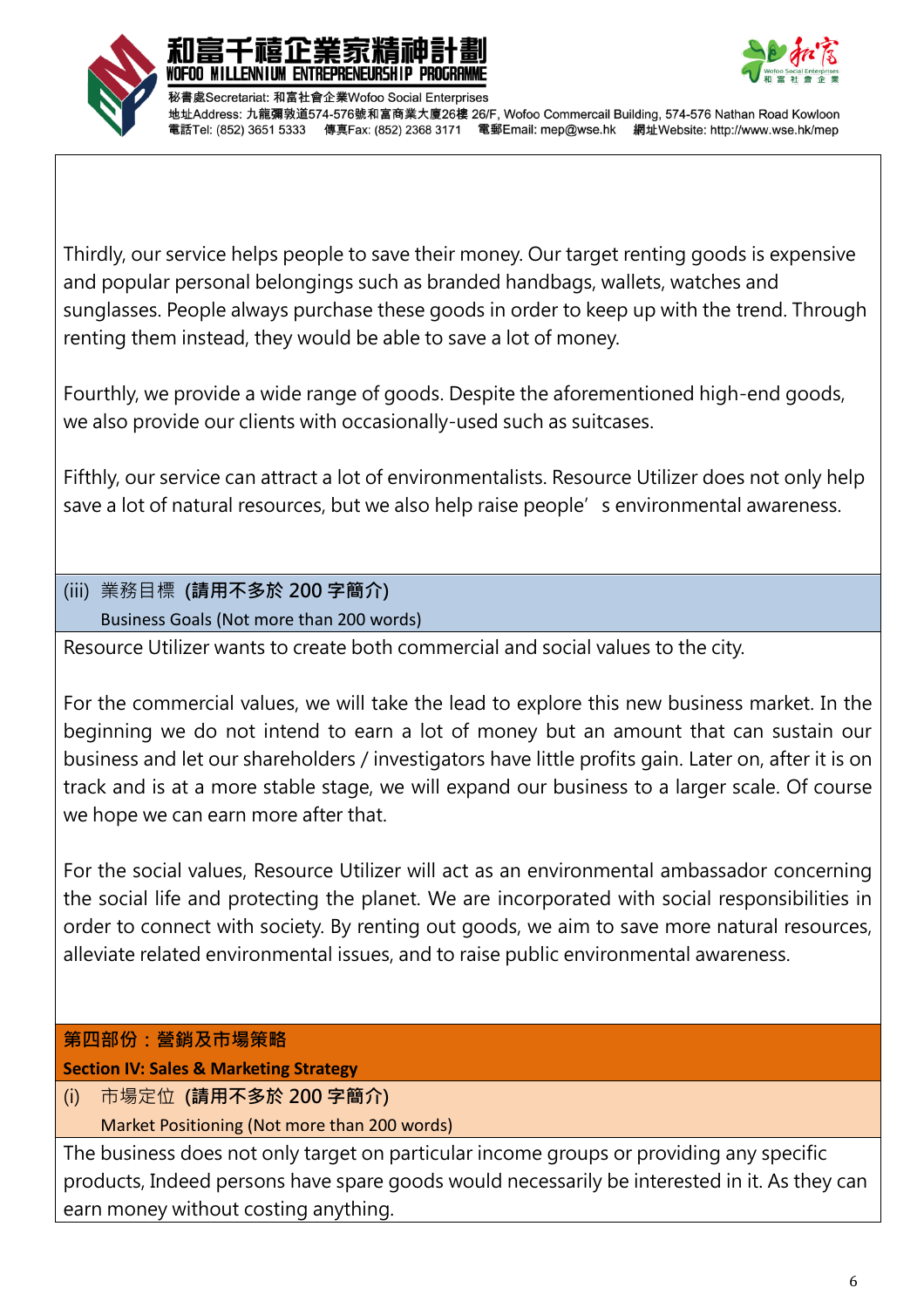



地址Address: 九龍彌敦道574-576號和富商業大廈26樓 26/F, Wofoo Commercail Building, 574-576 Nathan Road Kowloon 電話Tel: (852) 3651 5333 傳真Fax: (852) 2368 3171 電郵Email: mep@wse.hk 網址Website: http://www.wse.hk/mep

However, we will mainly target on the extravagant goods. Reasons are as follow

Firstly, purchasing branded products and luxuries have become the mainstream, people demand for it to showcase their status and dignity.

However, luxury goods are high priced, even middle class cannot afford to purchase.

Therefore, luxury goods would be very potential if we can provide with a lower price. Indeed rent would be an effective way to minimize the burdens as consumers are not necessary to pay a high amount.

Also, luxury goods are not necessities, people only require when there is feast, event and celebration. As the result, it would quite often to be spared. People are much willing to lend it out for extra income. For customers, the business can offer them

Last but not least, luxuries are featured to be reusable and endurable.

## (ii) 主要顧客對象 **(請用不多於 200 字簡介)** Target Customers (Not more than 200 words)

We are targeting at a wide range of customers, including from all age groups and from all social status. However, we do specialize in young ladies especially OLs since our main goods for rent is branded handbags.

## (iii) 競爭對手狀況 **(請用不多於 200 字簡介)** Competitors (Not more than 200 words)

No competitors doing having the same idea now.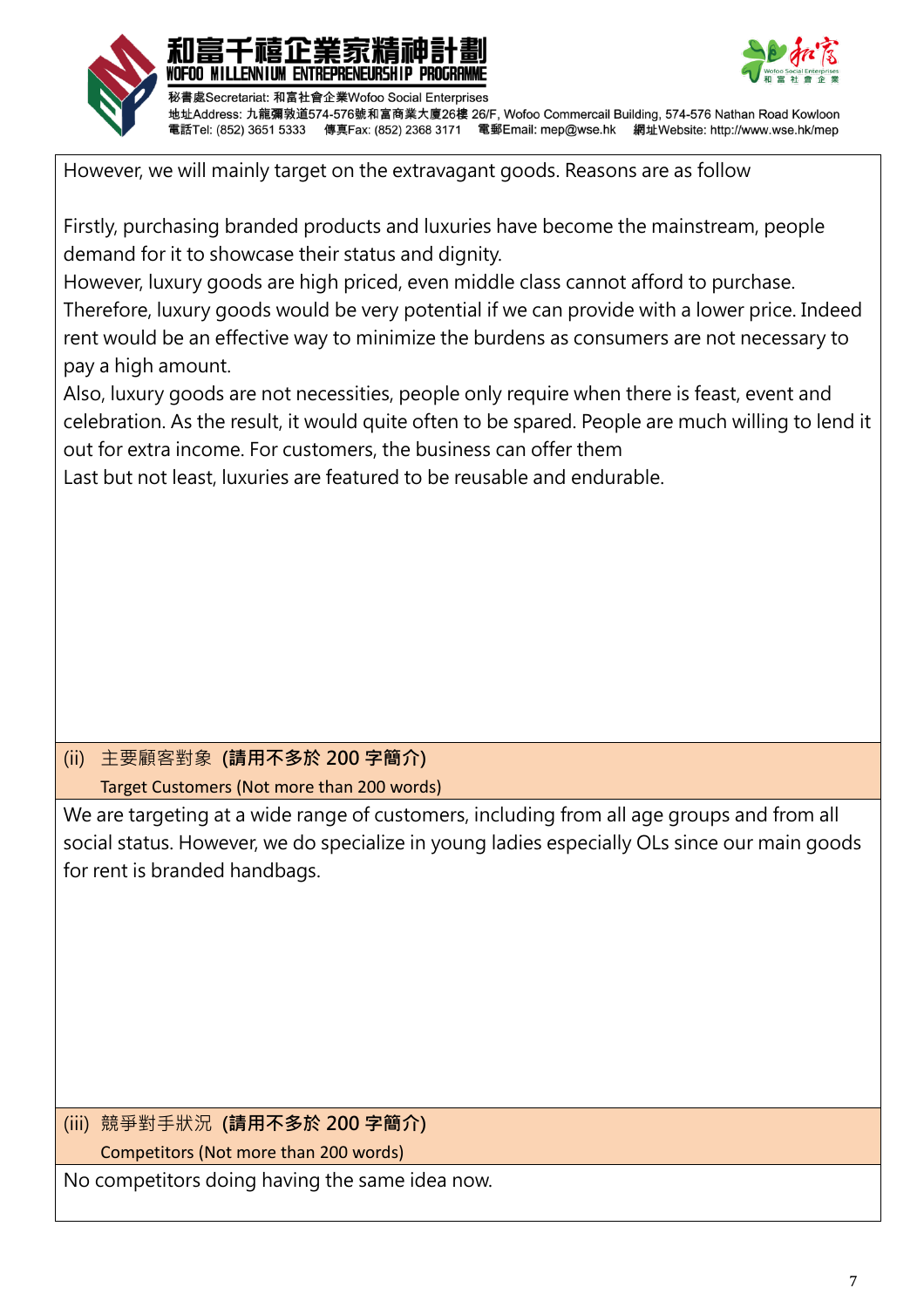



地址Address: 九龍彌敦道574-576號和富商業大廈26樓 26/F, Wofoo Commercail Building, 574-576 Nathan Road Kowloon 電話Tel: (852) 3651 5333 傳真Fax: (852) 2368 3171 電郵Email: mep@wse.hk 網址Website: http://www.wse.hk/mep

### (iv) 市場優勢 **(請用不多於 200 字簡介)**

Marketing Advantages (Not more than 200 words)

Firstly, there are few competitors in this market. And we are confident that we can do better than our counterparts because our service is limited on the occasionally used products and high-ended products such as luxury. More rent can be earned from these products

#### (v) 營銷渠道 **(請用不多於 200 字簡介)** Sales Channels (Not more than 200 words)

We'll mainly rely on the online platform to do our business. Borrowers have to make the orders on the online platform, and pay through there. Then they can choose to take in the entity shops which is free of charge or to

(vi) 宣傳方法 (例:Facebook /上架費) **(請用不多於 200 字簡介)** Promotion Method (e.g. Facebook / Listing Fee) (Not more than 200 words)

There are few effective ways to bring the massage of the company to the public.

Firstly, we suggest holding a handbag exhibition in shopping mall for people to look at and take photos. Visitors are required to download our app and like our pages in social media before entering the exhibition. This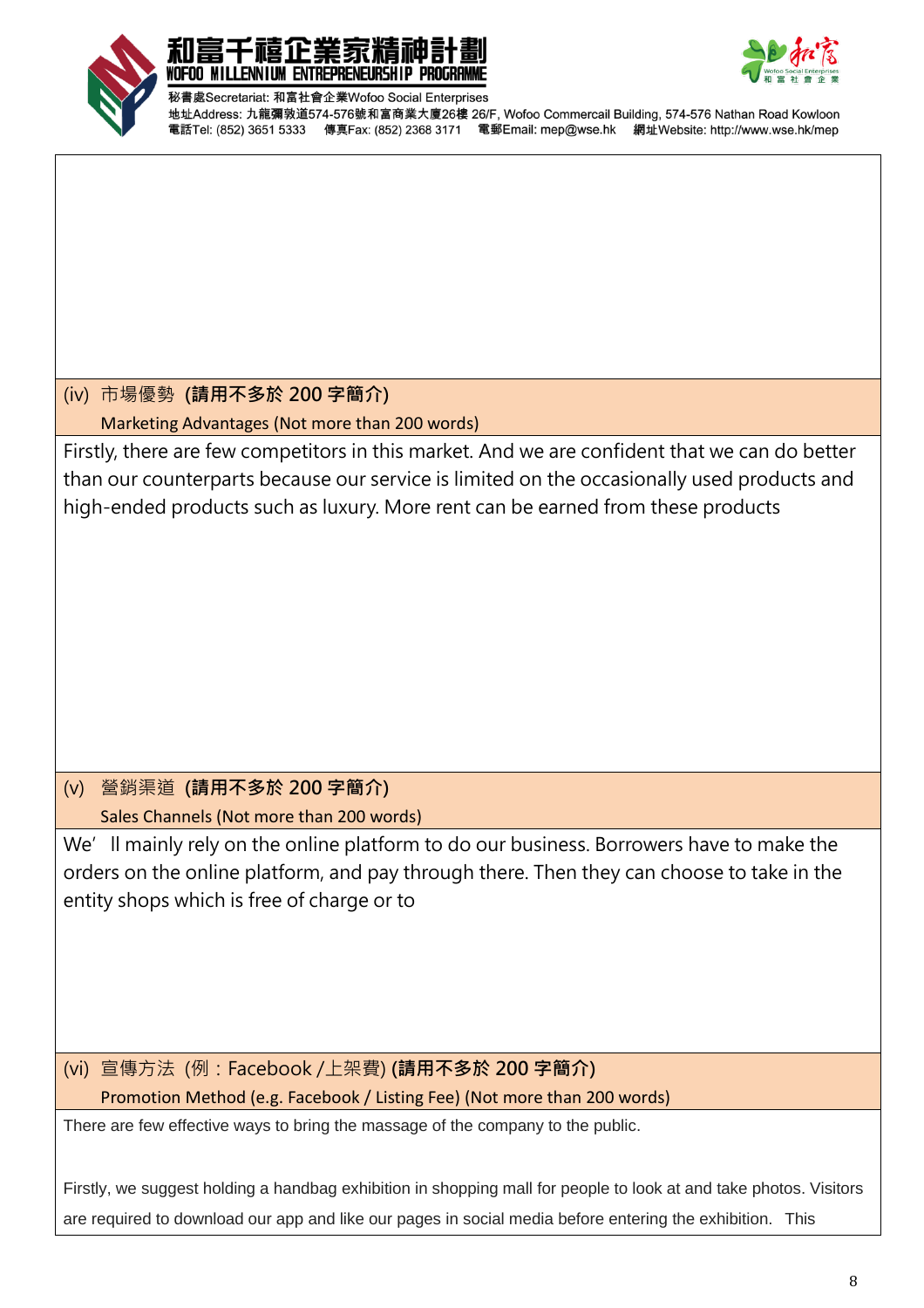



地址Address: 九龍彌敦道574-576號和富商業大廈26樓 26/F, Wofoo Commercail Building, 574-576 Nathan Road Kowloon 電話Tel: (852) 3651 5333 傳真Fax: (852) 2368 3171 電郵Email: mep@wse.hk 網址Website: http://www.wse.hk/mep

exhibition can attract a lot of office ladies to come who will then post to their social media. This can create huge echos and a huge promotional effect to let more know our start up.

Secondly, we proposed to invite celebrities to use our service during some public activities. It is believed that we can create a fashion trend of renting things instead of buying things using celebrities. This also increases the fame of our start up.

Thirdly, we will cooperate with well-known YouTubers to take videos which are about the products available on our platform and our core social values. YouTuber is very popular for all age groups, especially the youngsters, we can build up our green business image there.

Apart from the above methods, effective traditional promotional approaches such as advertising on and creating social media accounts will also be used.

(vii) 銷售預測 (首三年) **(請用不多於 200 字簡介)** Sales Projection (First 3 years) (Not more than 200 words)

**第五部份:財務 (請列明各項明細)**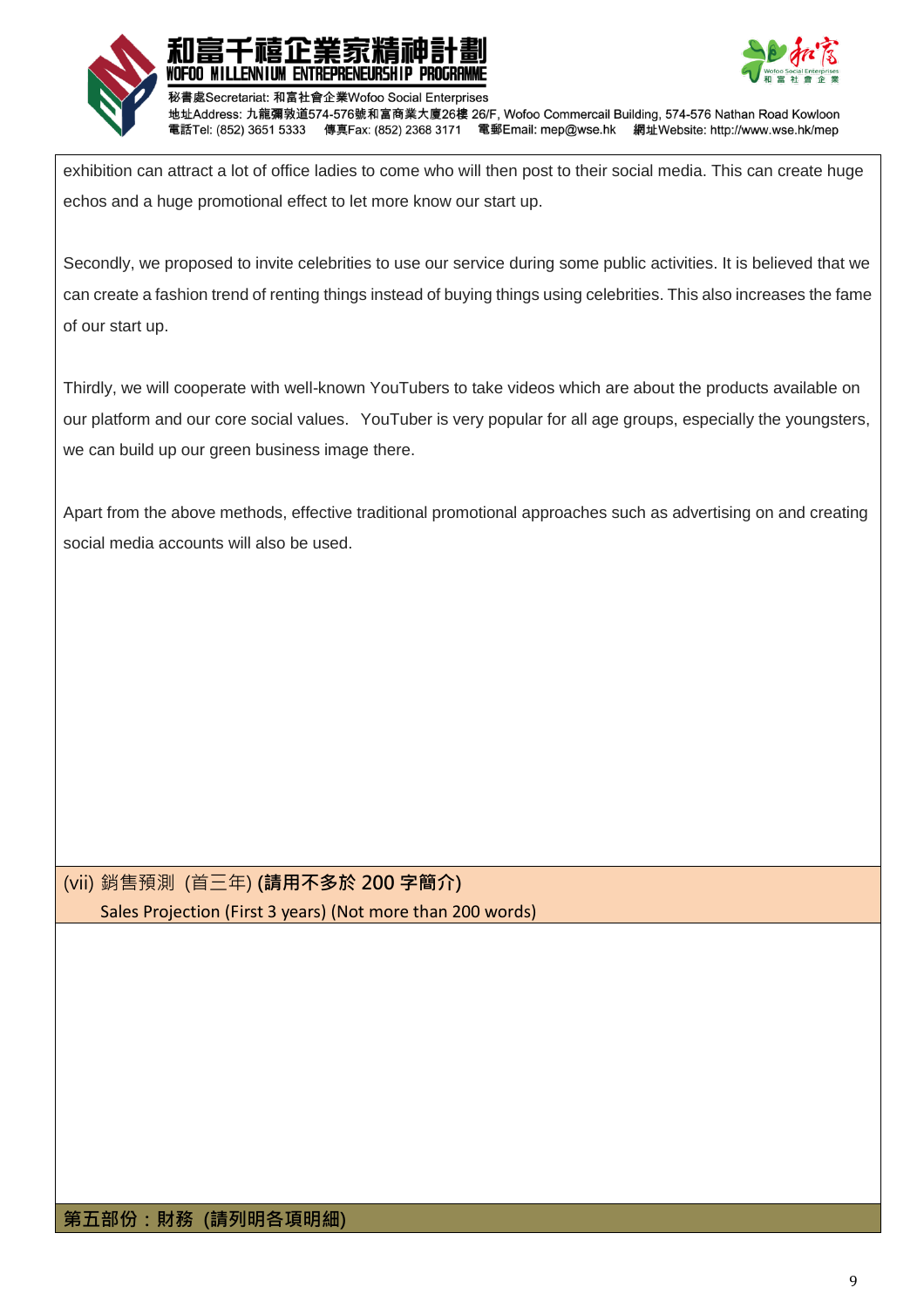



地址Address: 九龍彌敦道574-576號和富商業大廈26樓 26/F, Wofoo Commercail Building, 574-576 Nathan Road Kowloon 電話Tel: (852) 3651 5333 傳真Fax: (852) 2368 3171 電郵Email: mep@wse.hk 網址Website: http://www.wse.hk/mep

#### **Section V: Finance (with Cost Breakdown)**

(i) 公司成立成本

Startup Cost

Business Registration Fee (for 3 years)

Company Registration Fee

Rent \$250000

Electricity and water

Insurance

Loan Interest

Promotion and Advertisement Fee

Printing and stationery

Carriage outwards

Salaries \$150000

Telephone and Fax

Sundry expenses

Total \$1500000

(ii) 預計每月支出 Expected Monthly Expenditure

Furniture and Equipment

Administrative Expenses

Selling Expenses

Loans Interest

Depreciation for non-current asset

\$240000

(iii) 預計收入

Expected Income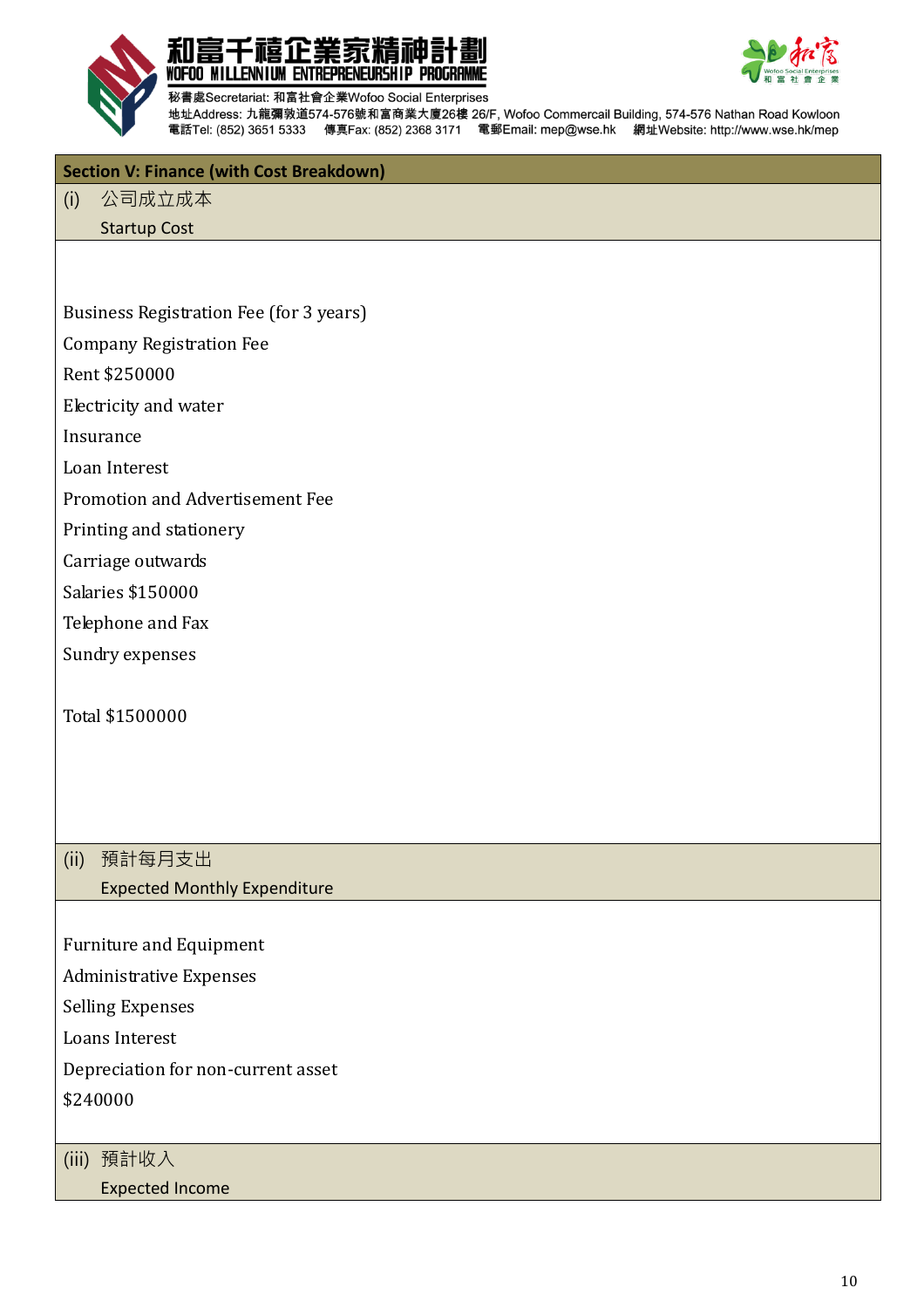



地址Address: 九龍彌敦道574-576號和富商業大廈26樓 26/F, Wofoo Commercail Building, 574-576 Nathan Road Kowloon 電話Tel: (852) 3651 5333 傳真Fax: (852) 2368 3171 電郵Email: mep@wse.hk 網址Website: http://www.wse.hk/mep

#### \$250000/month

(iv) 集資來源

Funding Sources

Government's subsidies

Individual savings (from shareholders)

NGO's subsides

(v) 三年財務預測 Financial Projection in 3 years

(in the financial statement)

**第七部份:風險管理 (請列舉營運期間可能面對的風險及相關應變計劃) Section VII: Risks Management (Predicted risks and respective contingency plans)**

## **Risk of being stolen**

**As we are targeting at extravagant priced goods which would easily be stolen, the cost of redemption would be unaffordablly high once were lost. Therefore, insurance should be bought to minimize the risk of being stolen as well as expenditures on security measures such as hiring safeguards, improve the anti-theft system.** 

## **Risk of being plagiarized**

**We are holding an online platform to provide with leasing services, professional skills is not required to set up the company, which implied there may be a worry of being copied to run another business and result to decline on attractiveness and the room of development. Therefore, we had decided to hire professional appraisers. By offering**